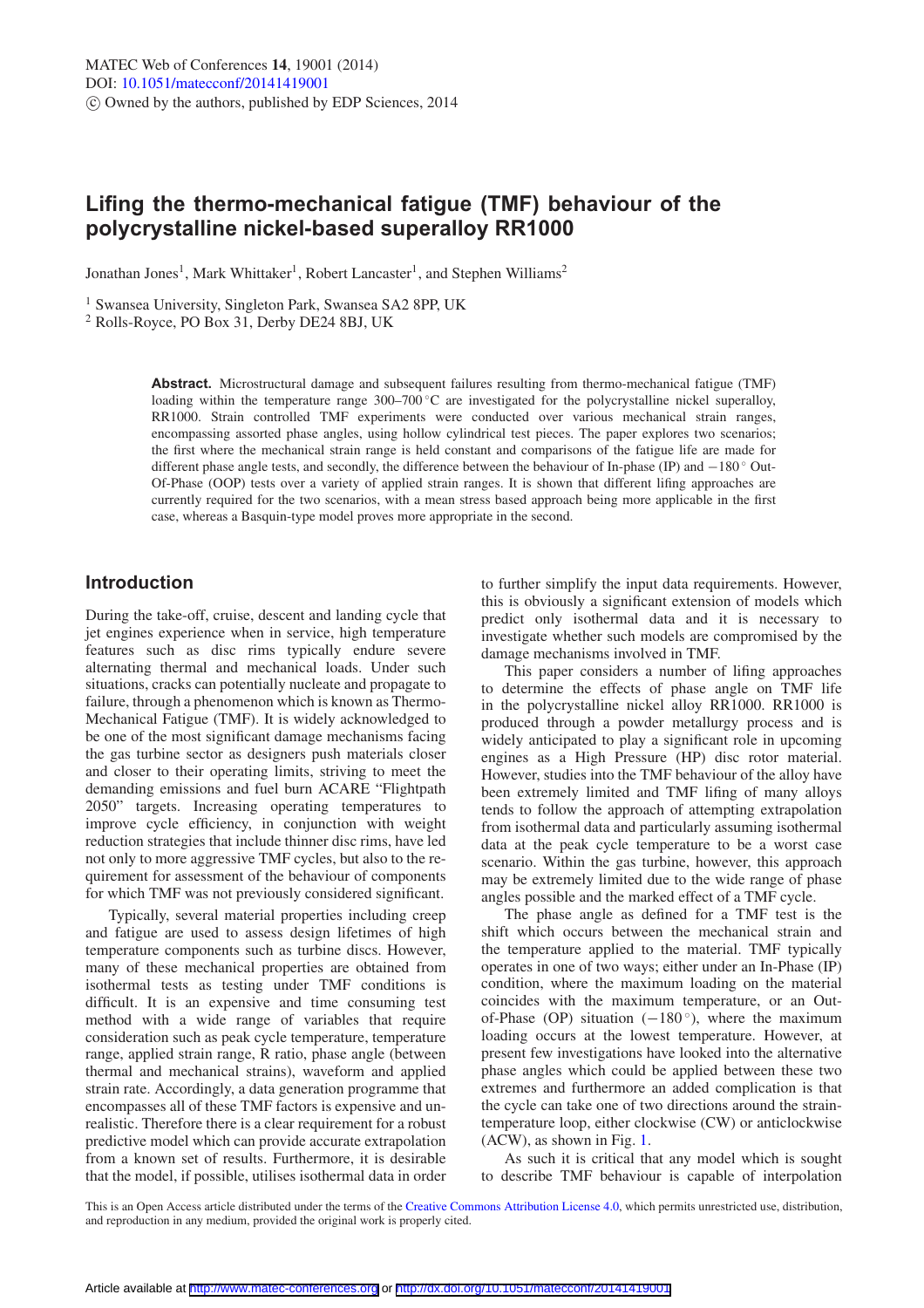<span id="page-1-0"></span>

**Figure 1.** Phase angles  $(\phi)$  and directions.

across phase angles, and if at all possible different maximum/minimum temperatures, in order to allow designers the capacity for accurate life prediction of critical parts.

Previous attempts to model TMF behaviour in the literature [\[1](#page-5-0)[–4](#page-5-1)], especially in nickel based superalloys for disc applications, are quite limited. They do however, fall broadly into two categories; the first assumes that under strain controlled loading a significant fraction of the TMF life is spent in crack initiation and as such traditional approaches such as strain-energy partitioning, Manson-Coffin  $[5]$  $[5]$  etc., can be applied  $[6,7]$  $[6,7]$  $[6,7]$ . Conversely, the second approach assumes that cracks form very early in the test, possibly even on the first cycle [\[8](#page-5-5)[–10](#page-5-6)]. On this basis the fatigue life of the specimen will be dominated by crack propagation. Each type of approach has been shown to have its own benefits and drawbacks and it is also clear that the most appropriate method will be material and temperature dependent.

#### **Material and specimen design**

The  $\gamma'$  strengthened polycrystalline Ni-based superalloy, RR1000, was used in this investigation, with its chemical composition displayed in Table [1.](#page-2-0) The alloy is produced through a powder metallurgy route and strengthened through the precipitation of a secondary  $\gamma'$  phase (Ni<sub>3</sub> (Al, Ti, Ta)) from an FCC  $\gamma$  matrix. The desired average  $\gamma$ grain size of  $4-8 \mu m$  was achieved through a sub-solvus solution heat treatment, leaving irregular shaped primary  $\gamma'$  particles (1–5  $\mu$ m in size) on grain boundaries. A typical scanning electron microscope image of the microstructure of FG RR1000 is given in Fig. [2.](#page-2-1)

Tubular hollow test specimens of nominal external diameter 10 mm, internal diameter 8 mm and a parallel gauge length of 25 mm were utilised for testing. The temperature distribution across the test specimen was shown to conform to the guidelines defined in ISO 12111:2011 [\[11](#page-5-7)], i.e. the linear temperature distribution within the extensometer arms remains less than  $\pm 10^{\circ}$ C at peak temperature and  $\pm 6$  °C at minimum temperature, and the radial temperature distribution remains within  $5^{\circ}$ C of the required temperature. According to the TMF Code of Practice (TMF COP) [\[12\]](#page-5-8), standard pre-requisite tests including modulus checks, thermal compensation definitions and zero stress trials were also performed to ensure test viability.

#### **Experimental procedure**

All TMF tests were performed on an ESH 100 KN tension-torsion servo-hydraulic test machine under straincontrolled conditions. Extension was controlled/ measured using a 12 mm gauge MTS high temperature extensometer with the total strain and thermal cycles synchronised and controlled by a closed loop computer to facilitate the phasing.

Thermal cycling was applied via a water cooled copper radio frequency induction coil, with internal and external cooling jets used to aid the demanding cooling rate on the specimen. The temperature was measured by an IMPAC IP10 optical pyrometer which was connected to a two way control system.

Preliminary verification examinations determined that the temperature difference across the extensometer gauge length did not deviate by more than  $\pm 2\%$  of the desired temperature, or  $\pm 10^{\circ}$ C, whichever was the least, in both a static and dynamic situation. These conditions were consistent with those defined in the TMF Code-of-Practice (COP) and previous work [\[13](#page-5-9)[,14](#page-5-10)]. A linear thermal cycle thought to be representative of a typical in-service TMF cycle for a turbine disc of 300–700–300 ◦C was used throughout testing. The thermal cycle has a ramp time of 15 seconds, producing a 30 second cycle triangular temperature waveform.

Concerns have previously been raised regarding the use of pyrometers during such high temperature applications, since the formation of oxidation at high temperature is prevalent, causing changes in the material's surface emissivity. The emissivity of the material was characterised as a function of time and temperature to overcome these concerns. It was shown that at 700 ◦C the emissivity of RR1000 reaches a stable value after 30 hours, with oxidation damage under these conditions expected to be  $\lt 1 \mu$ m. As such, specimens were pre-oxidised in a furnace for this period of time to create a stable oxide layer prior to the commencement of any TMF experiments. No further changes in emissivity were noted, and subsequent temperature control was accurately achieved throughout the test.

In order to evaluate the effect of phase angle on the TMF life of RR1000, tests were performed at  $\phi = 0, -45$ (CW),  $-90$  (CW + ACW),  $-135$  (ACW), and  $-180^\circ$  as shown in Fig. [1.](#page-1-0) Tests were performed using a constant mechanical strain range of 1%, resulting in strain R ratios varying between 0 and  $-\infty$  depending on the phase angle  $\phi$ . Further tests were performed under IP and  $-180^\circ$ OOP loading conditions in which the applied mechanical strain range was varied between 0.8 and 1.4% in order to investigate the effect of this property on TMF life. Failure was defined as the number of cycles to achieve a 10% drop in stress from the stabilised peak stress value at which point a detectable engineering sized crack is assumed to be present in the sample.

## **Results**

In order to derive a model that accurately describes TMF behaviour, it is of course critical that the data produced by the experiments are of the highest quality possible.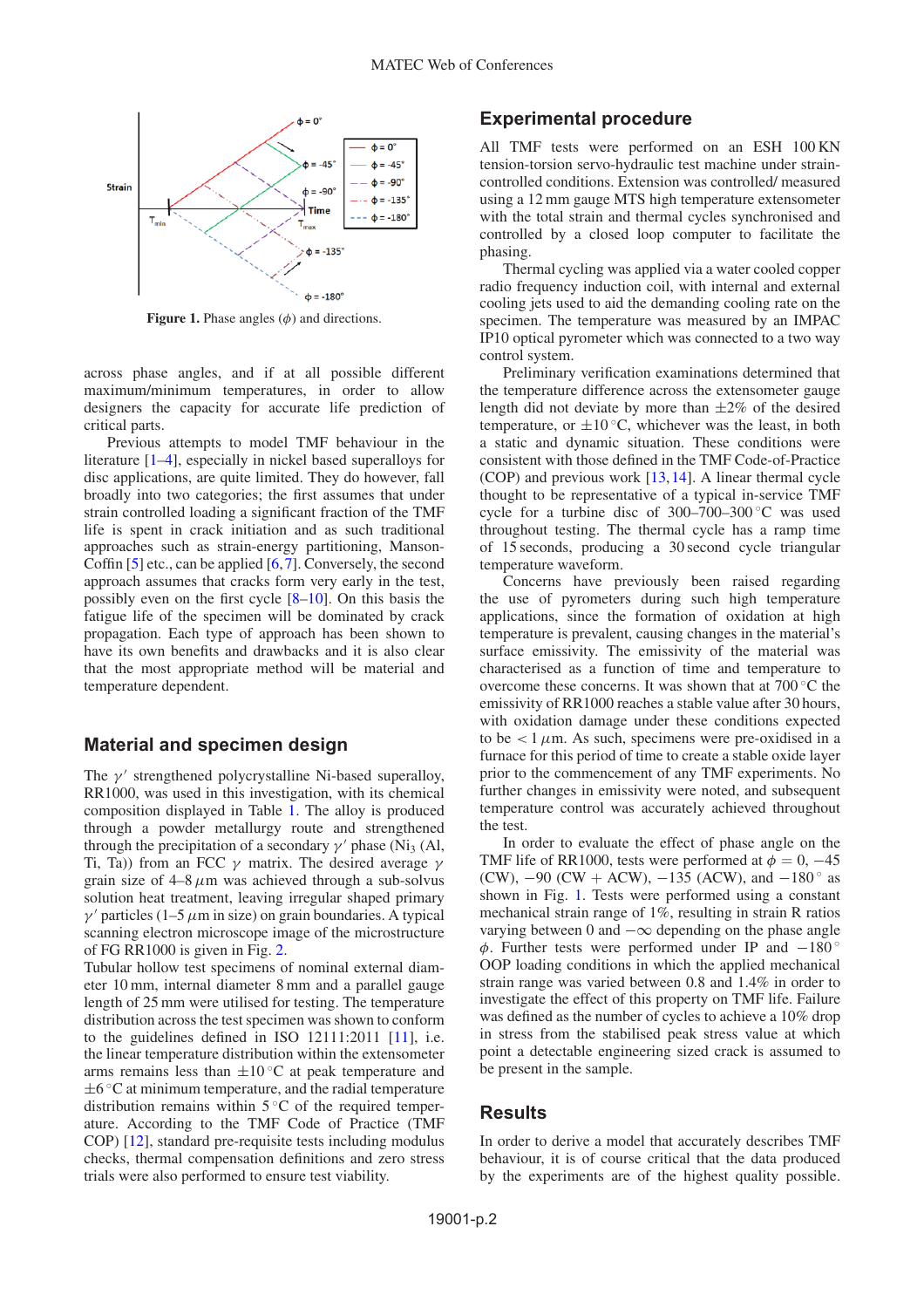**Table 1.** Chemical composition of RR1000 (wt.%).

<span id="page-2-0"></span>

| $\mathbf{a}^{\prime}$ | $\mathbf{r}$ | Ti | Ta | Hf |                                                           |  |  |
|-----------------------|--------------|----|----|----|-----------------------------------------------------------|--|--|
|                       |              |    |    |    | 18.5   15   5   3.6   3   2   0.5   0.027   0.015   0.055 |  |  |

<span id="page-2-1"></span>

**Figure 2.** Microstructure of FG RR1000.

In the case of the current work the quality of the test data can be easily determined from the appearance of the mechanical strain-stress hysteresis loops. During the current experiments the data returned appear to be of a high quality, allowing for consistent interpretation. Figure [3](#page-2-2) provides examples of the loops obtained from both IP and −180 ◦ OOP tests with strain ranges of 1.4%. As would be expected in TMF loops, yield is not particularly well defined due to the changing modulus values as temperature increases in the initial part of the cycle. An increase in the absolute value of the compressive stress can also be seen to occur between the first and stabilised loading cycles (Fig. [3a](#page-2-2)). Similar effects can also be observed in compression in the  $-180^\circ$  OOP loop (Fig. [3b](#page-2-2)). With the quality of the stress-strain loops established, confidence can be placed in the corresponding fatigue lives. As such, in order to relate isothermal behaviour to TMF, the lives of the tests are normalised by the fatigue life of an isothermal fatigue test on the material at  $R = 0$ ,  $\Delta \varepsilon = 1\%$  at peak cycle temperature (700 $\degree$ C), and therefore a positive or negative effect of the TMF cycle on life can be easily demonstrated.

Essentially, two studies were undertaken as described previously. In Fig. [4](#page-3-0) tests are conducted at a range of phase angles as described by Fig. [1,](#page-1-0) whilst maintaining a constant applied mechanical strain range,  $\Delta \varepsilon = 1\%$ . The conditions of these tests offer an interesting opportunity for comparison, since although the R ratio varies from test to test, the selected phase angles provide identical straintemperature paths for portions of each cycle. It is clear that phase angle significantly affects TMF life, with a gradual decrease in life as the phase angle increases from  $-180^\circ$ to  $0^\circ$ , as shown in Fig. [4.](#page-3-0)

# **Discussion**

Based on the wide range of variables which occur during a TMF test it is clear that a lifing approach capable of holistic

<span id="page-2-2"></span>

**Figure 3.** 1<sup>st</sup> and stabilised stress-strain hysteresis loops for (a) IP test,  $\Delta \varepsilon = 1.4\%$  (b) OOP test,  $\Delta \varepsilon = 1.4\%$ .

data fitting may not be possible. However, an objective of the current work is to assess possible lifing strategies in order to provide a basis for a more widespread approach. As such, the discussion will focus on the advantages and drawbacks of methods based around mean stress, stabilised stress range and crack propagation life. Based on the results produced within this work, no difference was seen between specimens loaded in a clockwise (CW) or anticlockwise (ACW) direction around the straintemperature loop for a  $90^\circ$  (OOP) phase angle. As such the approaches here are simplified by not considering directionality in these tests.

One relatively straightforward approach to ranking TMF results can be made by simply considering the stabilised mean stress achieved during the test, with the expectation being that an increased mean stress for a constant stress range will lead to a reduction in fatigue life. Due to the non-isothermal nature of the TMF test, stressstrain hysteresis loops can vary dramatically in shape for different phase angles, leading to significant changes in mean stress. The most common cause of this is the alternating contributions between creep strain and plasticity, typical in the TMF cycle. By considering an IP cycle, in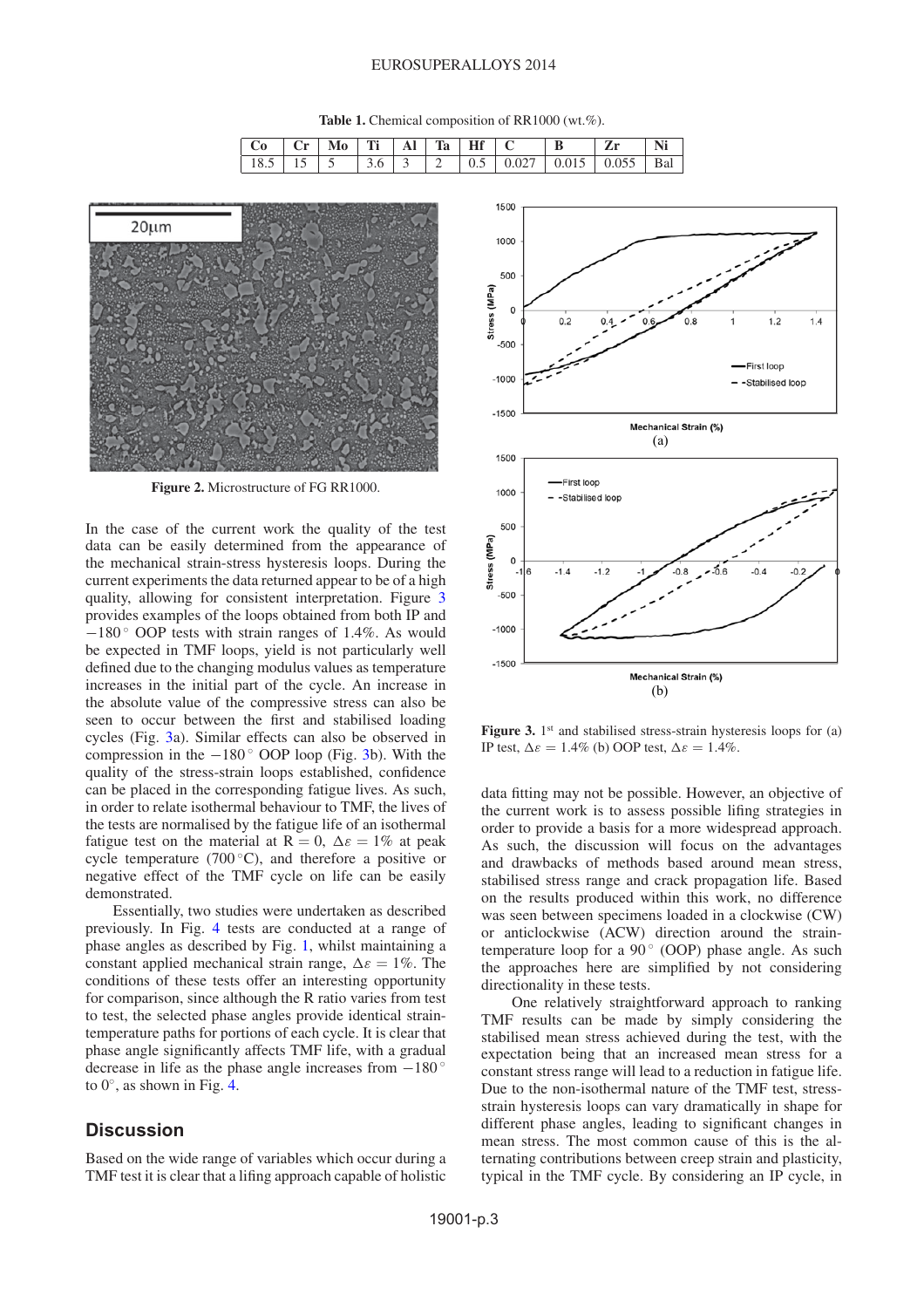<span id="page-3-0"></span>

**Figure 4.** Phase angle  $(\phi)$  vs. number of TMF cycles to failure (N<sub>f</sub>) for constant strain range ( $\Delta \varepsilon$ ) of 1%.

which the strain and temperature increase in proportion, it can be appreciated that yield will occur within the material and dislocations will be generated within the grains, resulting in plastic deformation. However, at higher temperatures creep deformation becomes more significant in the alloy, which acts to lower the applied stress through stress relaxation, since the test is under strain control. Under an IP TMF cycle, with creep dominating at the peak strain, this stress relaxation acts to decrease the mean stress throughout the test. Conversely in a  $-180^\circ$  OOP test, creep is most prevalent at the minimum strain.

Clearly for a series of tests performed at different strain ranges, this approach is overly simplistic in the presence of varying peak stresses and stress ranges. For example a −180 ◦ OOP test with a high strain range would not be expected to show a longer fatigue life than an IP test with a low strain range, simply because it has a lower value of mean stress. However, for the current evaluation of the effect of phase angle on fatigue life, the method can be instructive for a series of experiments where a constant strain range is utilised.

Following initial plasticity on loading, as demonstrated in Fig. [3,](#page-2-2) similar stress ranges occur across the range of phase angles, enabling the effect of mean stress to be more clearly evaluated. Figure [5](#page-3-1) shows a comparison of mean stress against normalised cycles to failure for the range of tests performed at  $\Delta \varepsilon_{\text{mech}} = 1\%$ . The data is normalised by the number of fatigue cycles to failure for an isothermal test, performed at the peak temperature (700 $\degree$ C) of the TMF cycle and clearly demonstrates the effects of mean stress, with x-axis values  $\langle 1 \rangle$  showing a detriment to life, and values  $> 1$  showing an extension of life. With an  $R<sup>2</sup>$  value of 0.81 it is apparent that a relationship exists between TMF life and mean stress. However, it should again be emphasised that this relationship exists only for specimens with a comparable stabilised stress range, brought about in these experiments by the application of a constant applied strain range of 1% throughout the tests. In the case of extrapolation to a varying applied strain range (and hence stabilised stress range) the relationship holds little value because of the tendency of stabilised stress range to become the dominant factor.

Typically, more holistic fatigue lifing approaches will be either strain range [\[5](#page-5-2),[6,](#page-5-3)[13](#page-5-9)] or stress range [\[14\]](#page-5-10) based.

<span id="page-3-1"></span>

**Figure 5.** Mean stress vs. cycles to failure for varying phase angle tests at  $\Delta \varepsilon$  of 1%.

In the current work a strong correlation between stabilised stress range and TMF life in the IP and  $-180^\circ$  OOP experiments indicates that a Basquin [\[14\]](#page-5-10) type approach could potentially form the basis of a model which is capable of TMF life prediction and extrapolation across a range of phase angles.

As mentioned previously however, TMF experiments are costly, difficult and time consuming and it is preferable that predictions can be made based on isothermal data. However, as indicated in the literature [\[15](#page-5-11)], simple "worst case scenario" and generalised fatigue life reduction factors fail to capture the complexities of the effect of phase angle, potentially leading to overly conservative life predictions or even premature component failures. In the present work, efforts have been made to affect a creep and strain controlled fatigue prediction based on TMF hysteresis loops which have been derived from a database of isothermal RR1000 test results. SC03 is a non-linear finite element analysis program which utilises the Mroz multilayer plasticity model to predict cyclic deformation based on stress-strain data obtained from isothermal testing [\[16](#page-5-12)]. The wide range of input data used to produce the deformation model for RR1000 provides confidence in its ability to predict conditions outside of the envelope of this original data. It also allows for an iterative approach over both temperature and strain conditions by which the replication of TMF stress-strain hysteresis loops can be achieved.

Examples of loops produced by SC03 are shown in Fig. [6](#page-4-0) and compared with experimental data generated under TMF loading conditions. It can be seen that peak stress, minimum stress and loop shape are all captured well by the model, providing confidence in its ability to extrapolate to alternative phase angles and produce a model which can provide TMF predictions over a wide range of phase angles when used in association with predicted stresses from SC03 to estimate TMF test failure lives. As described earlier a strong relationship exists between the stabilised stress range and the fatigue life, and as such Basquin's law [\[14](#page-5-10)] has been applied to derive a predictive equation for the experiments.

In order to prove the effectiveness of the technique, the predictive equation has been derived based purely on IP experiments. Stress-strain hysteresis loops were then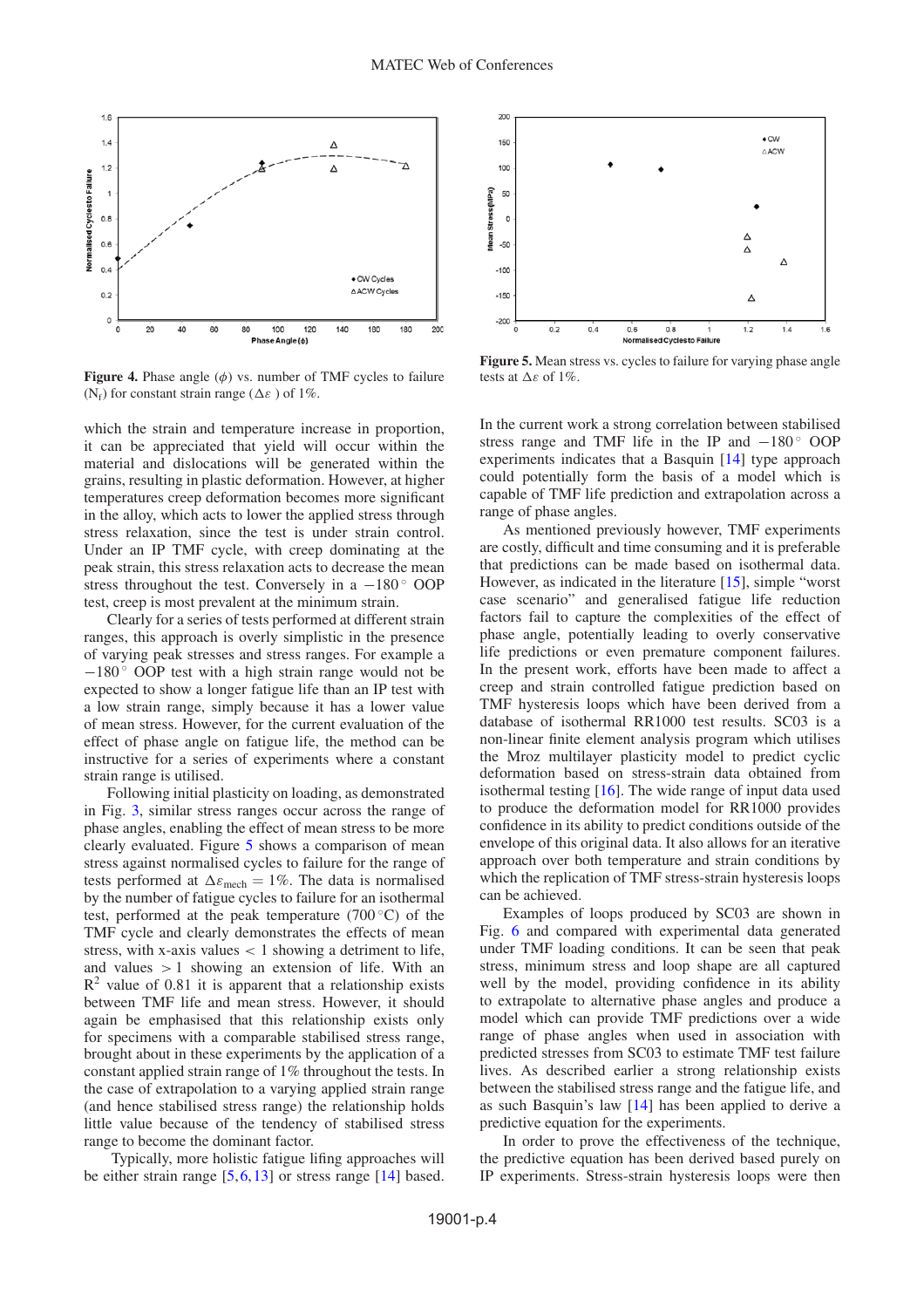<span id="page-4-0"></span>

**Figure 6.** Modelling of TMF loops (a) IP  $\Delta \varepsilon$  of 0.8%, (b)  $-180°$ OOP $\Delta \varepsilon$  of 1.2%.

produced for each of the remaining tested conditions  $(4 \times$ 180◦ OOP, 45◦ CW, 90◦ CW, 90◦ ACW, 135◦<sup>0</sup> ACW) and predictions made of TMF life using the Basquin approach [\[15](#page-5-11)]. The equation takes the form

$$
\frac{\Delta \sigma}{2} = \sigma_f' (2N_f)^b \tag{1}
$$

where  $\Delta \sigma$  is the stress range, N<sub>f</sub> is the number of TMF cycles to failure again normalised by the fatigue life of an isothermal test at  $\Delta \varepsilon = 1\%$  at peak cycle temperature (700 $\degree$ C), for consistency. The constants were optimised at  $\sigma'_f = 989.5, b = -0.0818.$ 

Figure [7](#page-4-1) shows the predictions of phase angles between 0 and  $-180^\circ$  using the above equation. It is clear that reasonable predictions are obtained for all of the data but the method has the tendency to slightly u nderpredict the results. This may be a result of differences in the crack propagation life of the IP and  $-180°$ OOP tests brought about by the difference in temperature at peak stress. Furthermore it could be argued that when considering the range of phase angle tests performed at  $\Delta \varepsilon_{\text{mech}} = 1\%$ the method fails to capture differences between the phase angles and certainly does not separate the results in the manner in which the mean stress approach did. It should be noted that only a factor of 2 difference is observed in the failure life of these experiments, and for this reason it is difficult to draw strong conclusions. Furthermore, it is also necessary to consider that due to only limited creep strain accumulation at the peak cycle temperature, the

<span id="page-4-1"></span>

**Figure 7.** Basquin fit predictions of TMF behaviour.

accumulation of significant mean stresses does not occur in the current tests. Future approaches for higher peak cycle temperatures may be well advised to consider either an adaptation of the Basquin approach to also consider mean stress, or the application of an approach based on both stress range and mean stress.

Both of the approaches detailed however, consider only a total life philosophy. Previous work [\[17\]](#page-5-13) has indicated that the ranking of IP, OOP and isothermal fatigue tests may prove difficult for short TMF life experiments when using only methods such as Basquin [\[14](#page-5-10)] or Manson-Coffin [\[5](#page-5-2)[,6](#page-5-3)]. Indeed the ordering of these test results may prove counterintuitive to the ordering seen for longer life experiments. As such it is recommended to further investigate the length of the crack propagation phase within the current series of tests, so that the ratio of crack initiation/propagation can be considered and understood.

#### **Conclusions**

Since the recognition of TMF as a significant life limiting factor engineers have desired a methodology by which TMF behaviour can be accurately described by extrapolation of isothermal fatigue data, so that the wide range of possible parameters can be predicted without the need for large, expensive, protracted test programmes. The current work has described three methods by which predictions can be made. Under test conditions where a constant strain range is utilised across phase angles, it is shown that mean stress is the dominant factor and that a relationship exists between mean stress and fatigue life. This methodology, however, soon falters as the mechanical strain range is varied because of the resultant changes in the stabilised stress range. In this case it is demonstrated that a simple Basquin type equation can be effective as a life prediction technique, albeit for a range of TMF data which shows only short lives. It is acknowledged that such an approach is unlikely to extrapolate well to longer fatigue lives, because of the proportionate difference in the ratio of crack initiation/propagation that is likely to occur. As such, it is concluded that a combination of a Basquin type approach based on longer term TMF data, supplemented by a crack propagation phase is the most likely method to provide accurate predictions over a range of test conditions.